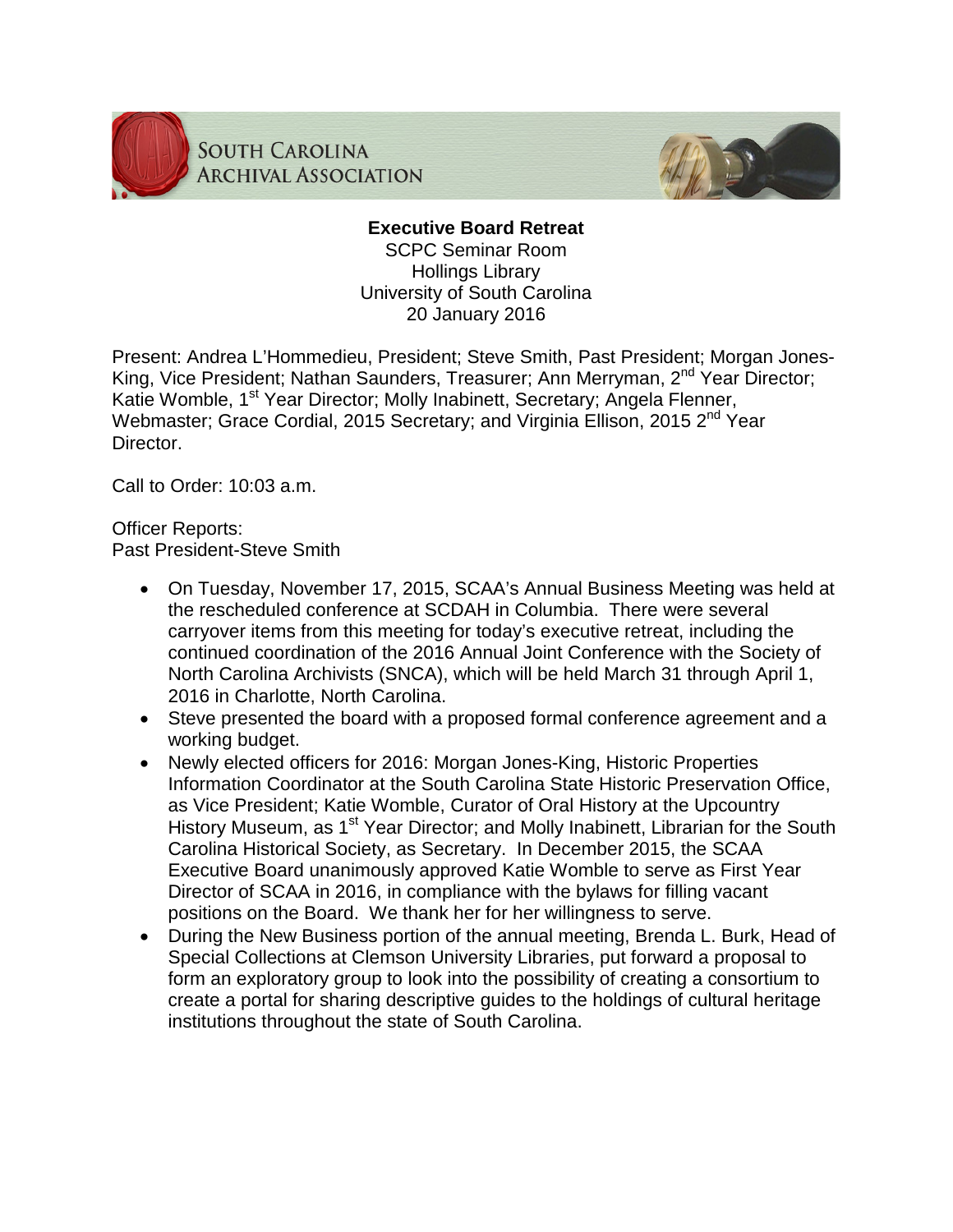Directors-Virginia Ellison and Ann Merryman

- In 2015, Directors Virginia and Ann organized two successful events for SCAA members. Virginia completed her 2nd year term as a Director. SCAA President Steve Smith and Directors began coordinating the 2016 Annual Joint Conference with the Society of North Carolina Archivists (SNCA) which is being held on March 31 and April 1, 2016 in Charlotte, North Carolina.
- On Thursday, May 28, 2015, SCAA collaborated with PALMCOP to coordinate a disaster recovery workshop led by Ann Frellsen of Emory University. The workshop was held in the James A. Rogers Library at Francis Marion University in Florence, South Carolina. The workshop was limited to 20 participants and registration filled quickly. SCAA handled registration and financial matters.

|              |  | $\mathbf{A} \cdot \mathbf{B} \cdot \mathbf{B} \cdot \mathbf{B}$ |
|--------------|--|-----------------------------------------------------------------|
| o Difference |  | \$341.56                                                        |
| o Cost       |  | \$1266.56                                                       |
| o Income     |  | \$925.00                                                        |

- o Cost for each organization \$170.78
- SCAA had to reschedule the fall 2015 conference and annual meeting from its original date of Friday, October 2, 2015 to Tuesday, November 17, 2015 due to statewide weather conditions and flooding. It was held at the South Carolina Department of Archives and History with the theme "Bridge Builders: Connecting Archives with Your Community". Registrants did not need to register again if they could attend the rescheduled date and refunds were offered to those that could not attend the new date. No cancellation fees were incurred from the facilities rental or catering services. The original keynote speaker, Nicholas Butler, PhD., could not attend the new date. The SCAA Board reached out to Celeste Wiley and Meg Moughan to serve as keynote speakers. They discussed efforts to preserve and organize the thousands of items sent to and left at Mother Emanuel AME following the tragic killings on June 17, 2015. This year's annual meeting was organized in a different format with a series of lightning rounds rather than sessions. Participants had the opportunity to share experiences and highlight ways in which they have connected their archives with diverse user communities.
	- o The rescheduled date had 42 registrants for a total of \$1540.00.
	- o Income: \$1540.00
	- o Expenses (total): \$923.73
	- o Venue- \$250.00
	- o Honorarium- \$150.00
	- o Catering- \$341.88
	- o Supplies- \$181.85
	- o Profit: \$616.27
- Total Revenue: \$445.49 (Annual Meeting profit minus workshop loss)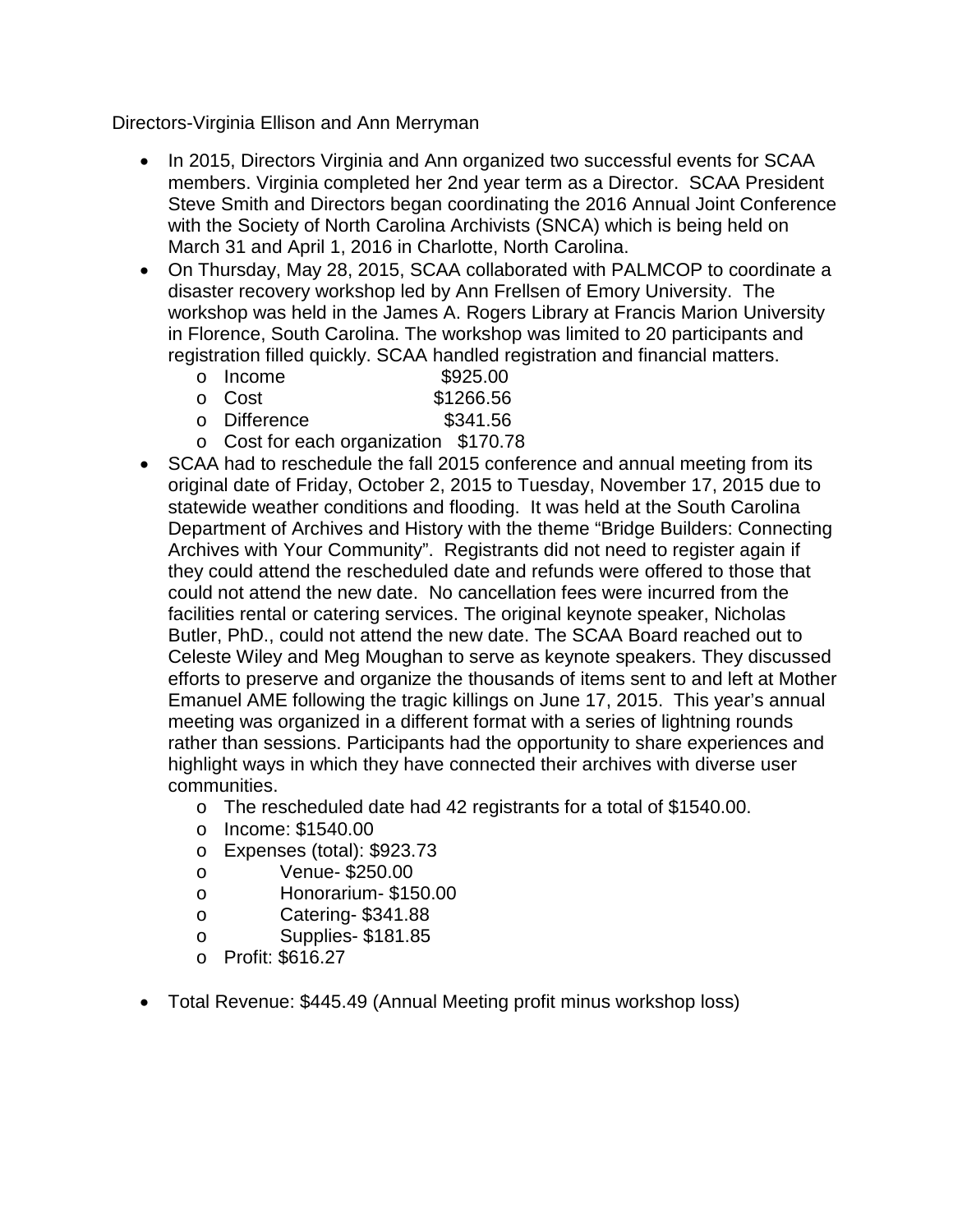Membership-Renna Redd

- Current Membership is at 64.
- Renewals reminders were sent for all late December/January expirations, and Renna processed 9 membership renewals. She also sent volunteer information to the President.
- Renna will review past membership rolls to see who dropped their membership and work (with the President) to reach out personally to those former members. Also, there will need to be a replacement found to cover May and June while she is on maternity leave. Hopefully, the replacement would be interested in taking over for the 2017-2018 term.

Treasurer-Nathan Saunders

- There was a net increase of \$1,025.20 in the bank account over the last year. Because of the rescheduled fall meeting and refunds associated with it, there are some discrepancies between the Treasurer's Report and Directors' Report for the event. Nathan will go back and look over expenses and refunds to confirm final totals.
- The 2016 budget for expenses for the spring meeting was increased to \$1,500 from \$1,000 because of anticipated higher costs associated with the larger joint conference with SNCA. Also, the 2016 budget for the fall meeting has been reduced to \$1,500 because the last two years expenses have totaled less than was planned for in the budget. Though the 2015 expenses associated with awards were less than budgeted, the estimate will stay at \$300 because there were fewer awards given out at the fall meeting this year than is typical for that event.
- The Hart Endowment funds are in a CD. The money can be taken out from the checking account to distribute, which will be reimbursed from the CD in the summer when it matures.

Old Business:

Annual Meeting

- The fall conference was rescheduled for November  $17<sup>th</sup>$  due to extreme flooding throughout the state.
- The lightning rounds were a good format for people to do a brief presentation and discussion about work they are doing.
- The proposed change to the bylaws about membership dues was accepted as written. New language:
	- o Fiscal Year and Membership: The fiscal year for the Association's budget shall be January 1 to December 31. The schedule for the payment of dues to the organization shall be twelve months based on join date.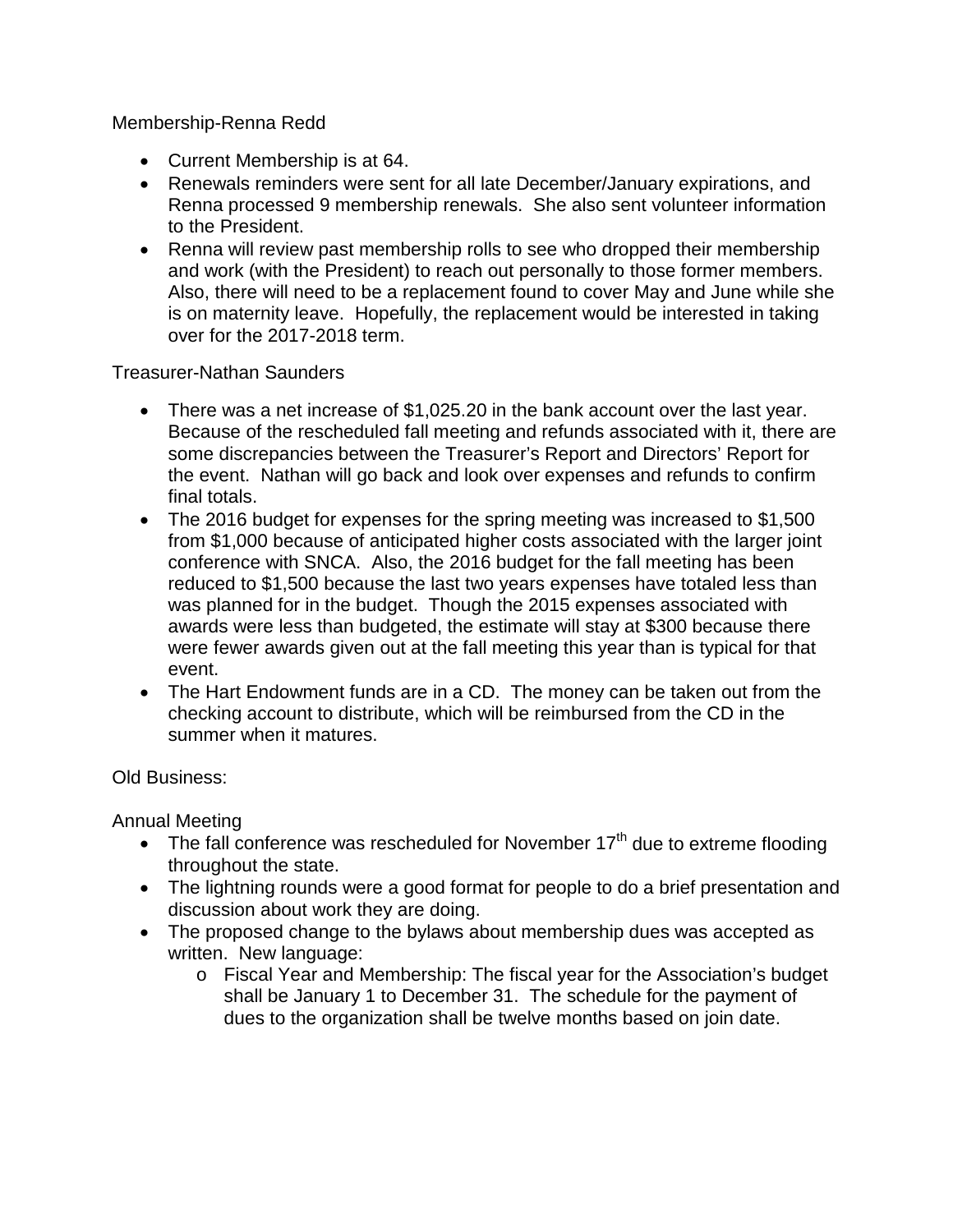Outreach/ Advocacy: Archives Month

- Archives Month was successful in promoting activities throughout the state, but it was agreed we could make more of a push on social media for people to share their activities and exhibits during Archives Month.
- It helps when the theme of Archives Month coincides with the theme for the SCAA Annual Meeting.

Support/Mentoring for Students

- The USC student archives group has reorganized as CALM. SCAA will encourage students to get started with presenting at SCAA meetings. Presenting on a small scale might be a great way for them to get a foot in the door.
- Angela and Andrea will work together to create a space on the website so that we can add information about internships and graduate assistantships. We need to remind people when they submit information to be added to the website, that they must let us know when the position is no longer available.

## SCAA Organizational Archival Collection and SCAA Manual

- Last year, a motion was approved to give the South Caroliniana Library the inactive records of SCAA. The Past President will sign the Deed of Gift, as it was approved during the 2015 term. A motion was made and approved that board members will keep the previous 5 years of records as active records and that at each January retreat, board members will transfer the next round of records to the Caroliniana. Therefore, this year, those records from 2010 or earlier need to be given to Caroliniana. And at next year's January retreat, records from 2011 will need to be transferred to Caroliniana. This will continue each year on a rolling basis.
- The SCAA manual needs to be updated to reflect changes in the By-laws and other procedures. Each board member should have a copy of the manual. Board members will locate an electronic copy of the manual so that it may be easily updated and distributed.

New Business:

SNCA-Spring 2016 Joint Meeting

- SNCA will do all the financial disbursements for the conference, with reimbursements resulting from registration proceeds. The maximum that will be owed by SCAA to cover loss will be \$750.
- At this point, vendor agreements have been going slowly. SCAA board members will reach out to potential vendors. Some potential sponsors proposed include the Northeast Document Conservation Center, Etherington Conservation, Archives Space, Gaylord, Preservation Technologies, the North Carolina Preservation Consortium, Patterson Pope, Hallett Movers, and others.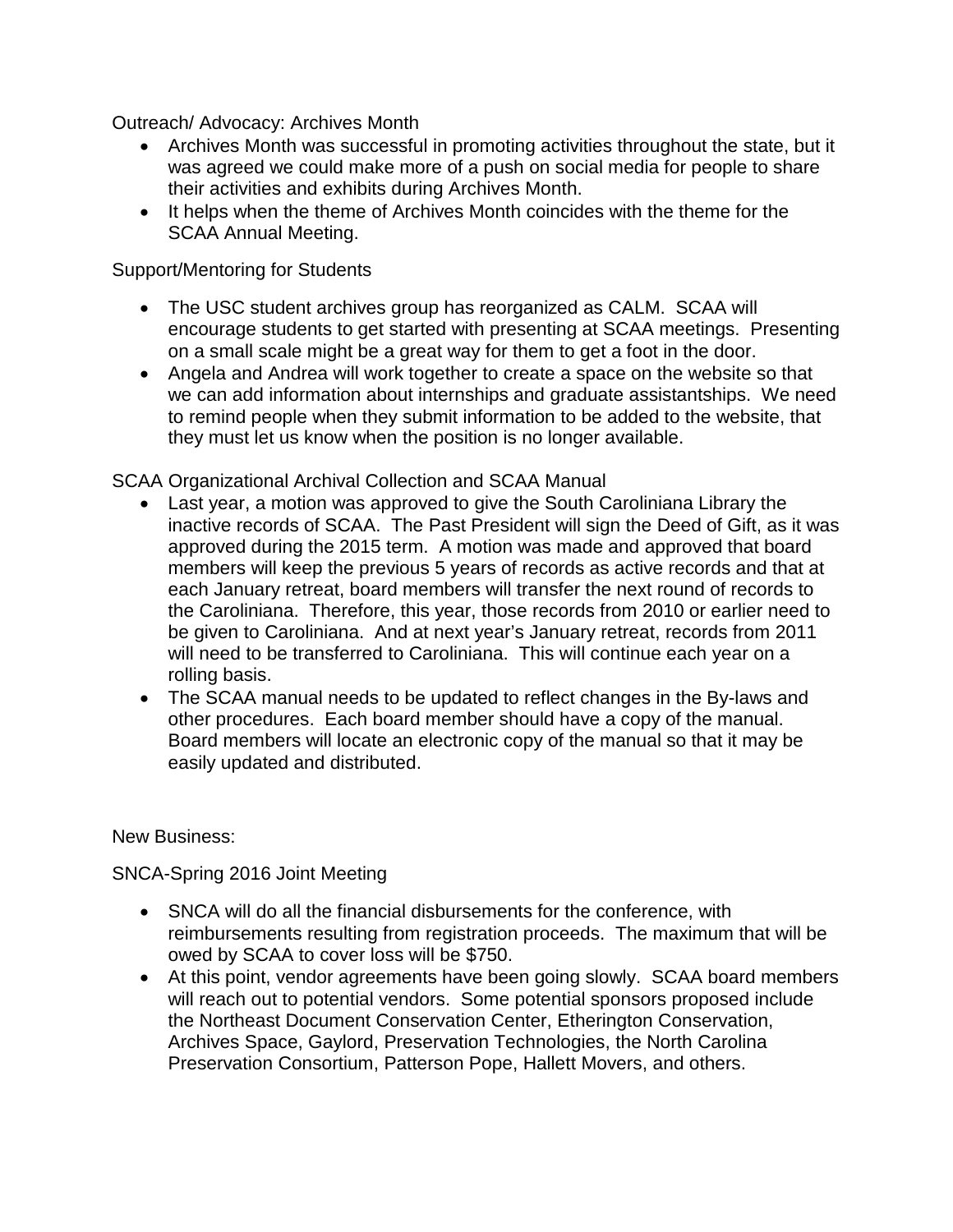- SCAA members are encouraged to book reservations with the conference hotel, the Holiday Inn Express, because the organizations must pay for rooms that are not booked.
- We will need to work out how registration will work for the two organizations. SCAA will need a link from the website to the SNCA website to register because they are handling the money. SCAA board members can assemble packets for SCAA members that are attending, using registration information shared from SNCA. SCAA directors will communicate with SNCA representatives to offer to help assemble packets.
- Another decision that needs to be made about whether or not SCAA will participate in the silent auction portion of the joint meeting. The executive board decided against SCAA participating in the auction.
- A motion was put forth to accept the written agreement between SNCA and SCAA for the joint conference. The motion was approved as written.

## Email/Listserv Communications

- For a while, the board has been using both a gmail account and a listserv to communicate to SCAA members. This can result in cross-postings. The board agreed that it would be best if the two were merged into one mode of communication. The listserv is the preferred mode for communicating with members, but the gmail account should be kept because SCAA needs an email account for document sharing and other uses, such as Paypal and Wufoo.
- Board members agreed that an email should be sent to the gmail mailing list asking people to join the listserv and explain that the listserv will be the primary mode of communication for SCAA.
- Andrea and Ann will work with Renna to alert members of the move to the listserv. Also, instructions need to be added to the membership form about how to join the listserv.

Hart Endowment Awards

- The Hart Endowment committee consists of Steve, Virginia, and Katie. Steve will review the numbers to determine what the cap should be each year that will be spent on Hart Endowment awards. There is a \$500.00 limit per award. Also, it has been several years since the Summer Social money has been added to the endowment. Nathan will look into how many years it has been and transfer those funds that should be part of the Endowment. That may give us our first year of funding.
- The board agreed that there needs to be a publicity push for people to apply for the Hart Endowment. It has been more than a year since awards were given out.
- It was proposed that we have a call for applications for the Hart Endowment three times a year-one for the spring conference, one for SAA attendance in the summer, and one for the Fall annual meeting.
- Funds obtained from the Summer Social need to be packaged so as not to bankrupt the fund too quickly.
- Endowment recipients must submit an article for the SCAA newsletter.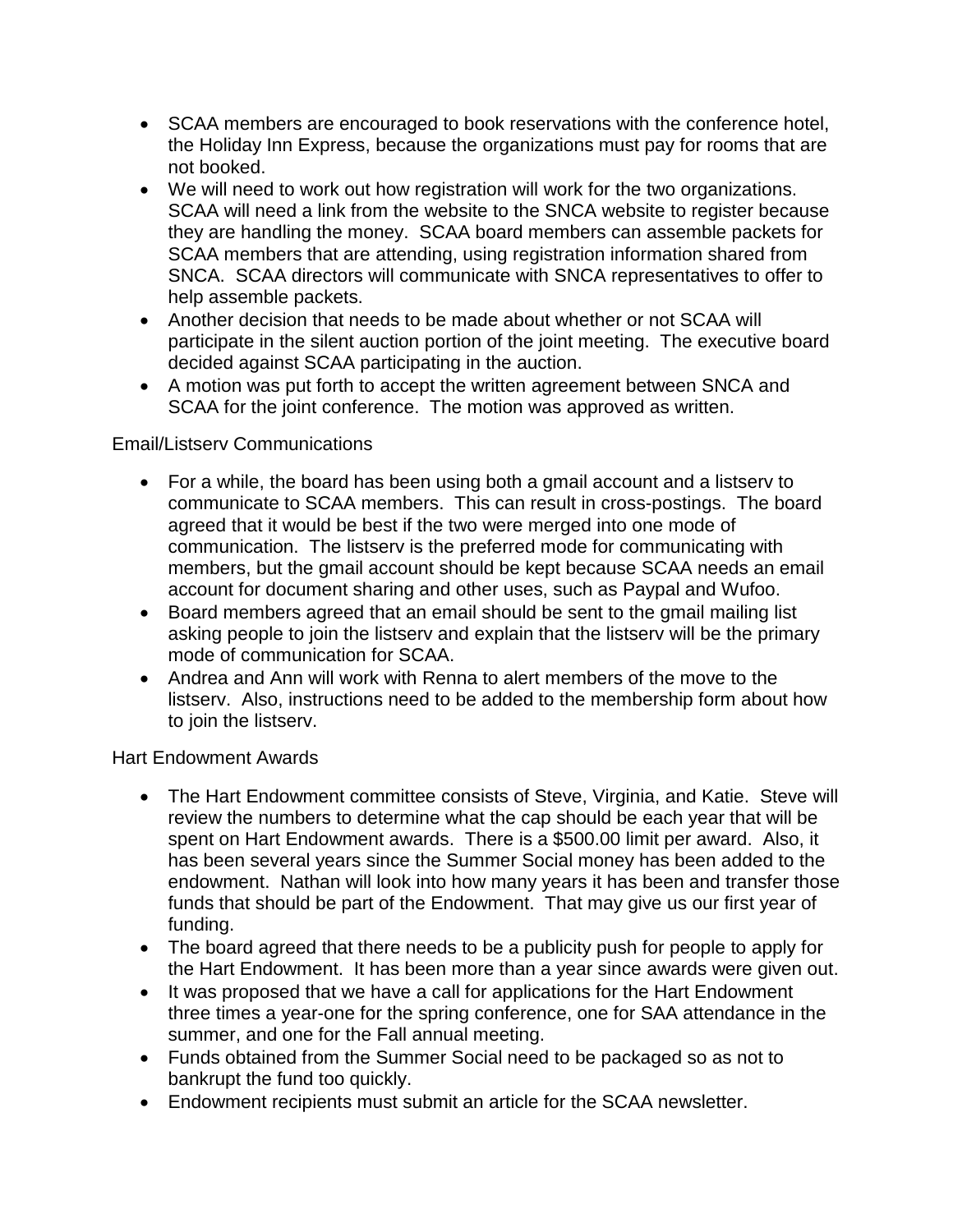Website Changes/Resources

- There are only minutes up until 2014 on the website. Steve will send Angela the 2015 minutes to upload to the website.
- The Budget and Fiscal Year portion of the bylaws needs to be updated in the procedures manual as well as on the website to reflect the change approved at the Fall 2015 meeting allowing membership dues to be paid every twelve months based on join date.

## Brainstorming New Theme

- The idea of centering the theme for the year around visual materials was brought forth. "Through the Lens" or "Visions of South Carolina" could be possible themes that could be used to highlight preserving history through photographs. This could be a way to tie in the 1,000 year flood that hit South Carolina in October of 2015. There was a group, for example, that rescued thousands of photographs from families' collections in Columbia area neighborhoods after the flood. This would present the opportunity to present very practical applications of what archivists do to improve the quality of life of others.
- Also, we could have presentations on preserving old formats of film. Perhaps a Moving Images Research Collections presentation could be offered that goes over reformatting film.
- "Sights and Sounds of South Carolina" was settled upon as a name for the theme because it opens up the presentations to those that focus on audio and oral history as well as visual materials. This would open up the opportunity to present on the physical preservation and formats of materials, as well as the preservation of history through the creation of oral histories, etc.
- The creation of oral histories as a means of preserving history could be one presentation.
- There could also be a presentation on the different types of photographic materials and conservation.
- SAA's book on the types of visual materials could be raffled off at the meeting. It is a great resource for identifying photograph types, etc.

# 2016 Program Planning:

### Spring Workshop

• It was decided that there will be no spring workshop this year because of the SNCA joint meeting at the end of March.

# Summer Social

• Because last year's social was located in Charleston, this year's social should be in the upstate. The money raised by the fee for the summer social is a fundraiser for the Hart Endowment, so the venue needs to be free.